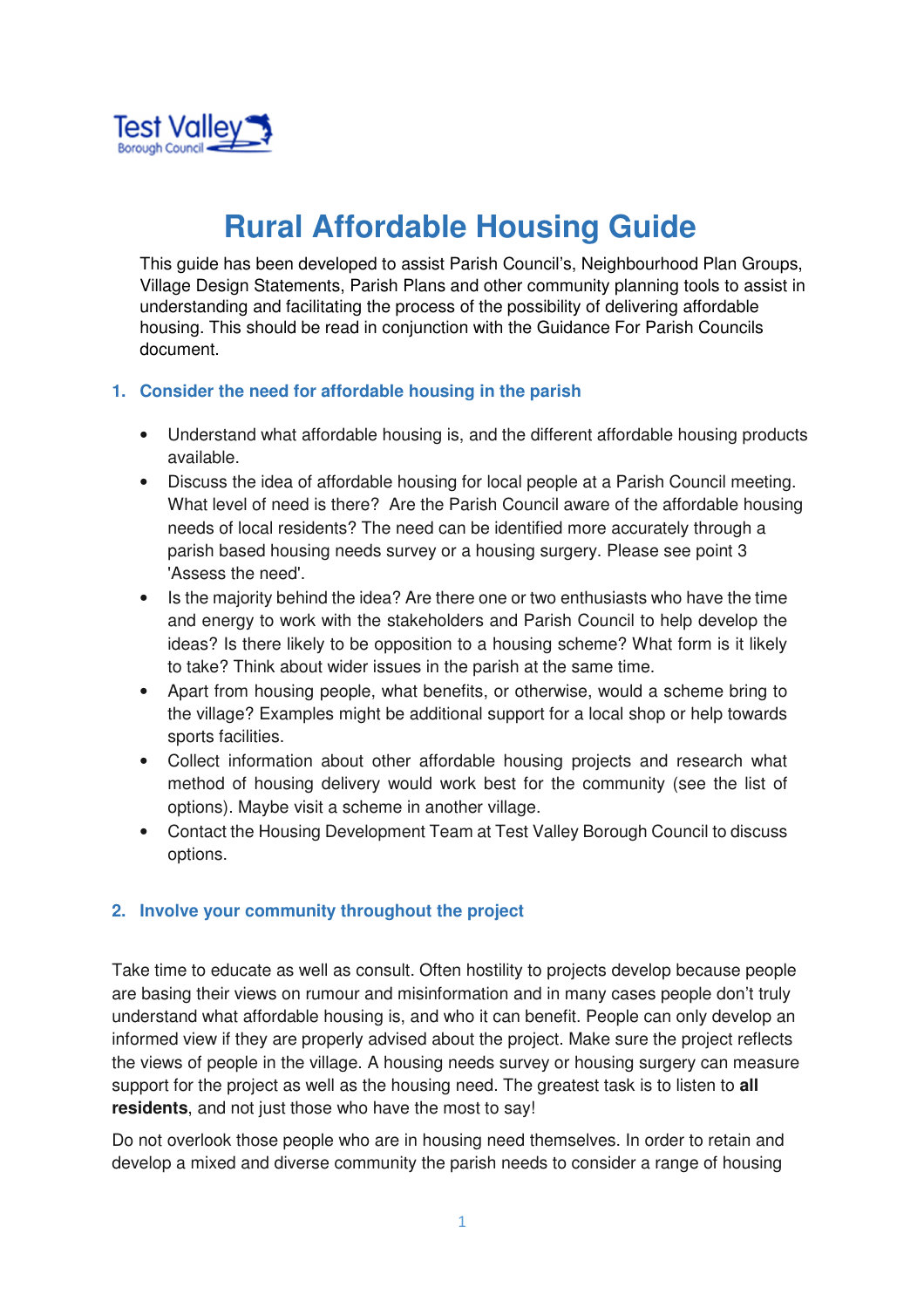types and prices. This may include accommodation for single, younger or older people and people with special housing needs as well as couples and families.

Take care to distinguish between objections that are ill-informed, and those which are on genuine environmental or aesthetic grounds, or based on material planning grounds such as access, drainage or utilities.

Keep consulting throughout the project, using the media available to you in your parish. The public can attend Parish Council meetings where the proposal is discussed and parish newsletters/web page and the local newspaper can be used. A public drop-in day may be needed to fully discuss the project once it has been agreed in principle. Above all, many objections can be met by face-to-face conversations with well-informed councillors.

# **3. Assess the need**

Does the Parish Council have a general awareness that there are local people in need of affordable housing? Has an assessment of need already taken place – for example as part of a Parish Plan, Neighbourhood Development Plan or through a district wide survey?

Is this information up-to-date or of sufficient detail? Seek advice from the housing development team who will be able to assist you with this. In conjunction with Test Valley Borough Council, decide if a local parish-based survey needs to be carried out. Would it be helpful to look at wider issues within the village at the same time through a Parish Plan/Neighbourhood Development Plan?

The housing development team will assist the Parish Council to undertake a local/parishwide Housing Needs Survey. A survey questionnaire will be sent or shared via Survey Monkey (online survey tool) to every household in the parish and to local people who have had to move away to find an affordable home, but are known to want to return.

The survey can be used as a prompt for those interested in new affordable housing to register with Hampshire Home Choice (for affordable/social rented housing) and/or with the Help to Buy Agent (for shared ownership housing).

The housing development team will present a report of the Housing Needs Survey to the parish council, which will consider the findings and agree how many homes should be provided to meet the need identified. A survey usually takes 2 or 3 months to complete.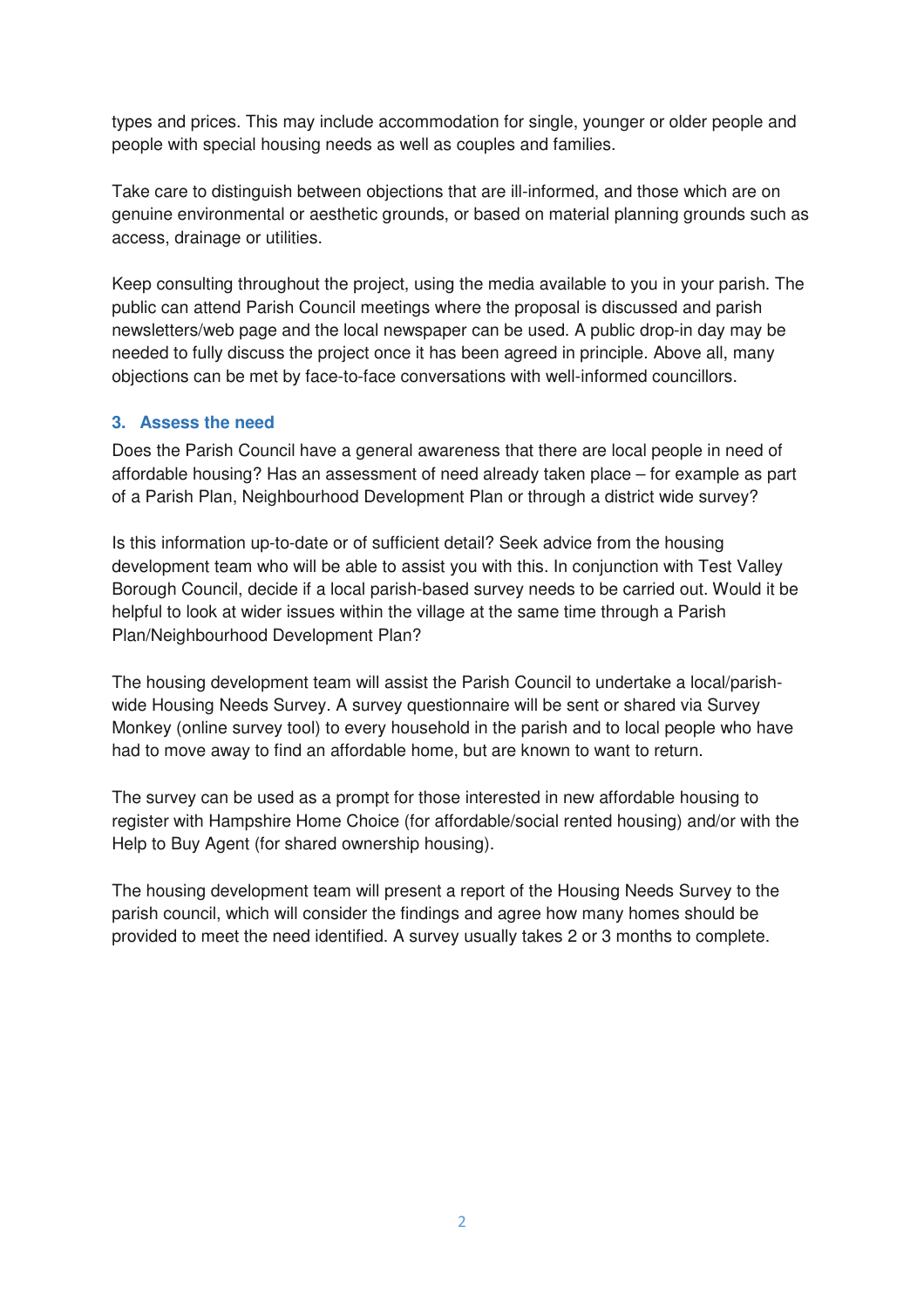## **4. Consider the options of delivery**

#### **Delivery through an Affordable Housing Provider**

Once the Parish has established that they wish to investigate opportunities for delivering an affordable housing scheme, the housing development team can put your group in contact with an affordable housing provider (AHP). We work with a number of AHP's and some that specialise in rural housing delivery. The AHP will take the development process from as early as the site finding/analysis through to the planning application and scheme delivery. They can advise on all aspects of a scheme and will keep the parish council and/or delivery group involved at all times to ensure that the scheme meets the requirements and aspirations of the community.

#### **Community led housing - There are a number of ways in which this can be delivered:-**

Community land trusts are one form of community led housing, other types include cohousing and housing co-operatives. Projects that are genuinely community-led all share common principles:

1. The community is integrally involved throughout the process in key decisions like what is provided, where, and for who. They don't necessarily have to initiate the conversation, or build homes themselves.

2. There is a presumption that the community group will take a long term formal role in the ownership, stewardship or management of the homes.

3. The benefits of the scheme to the local area and/or specified community group are clearly defined and legally protected in perpetuity.

- **Community Land Trust (CLT)** Community land trusts (CLTs) are set up and run by ordinary people to develop and manage homes as well as other assets important to that community, like community enterprises, food growing or workspaces. CLTs act as longterm stewards of housing, ensuring that it remains genuinely affordable, based on what people actually earn in their area, not just for now but for every future occupier. For more information, please visit the CLT Network at National CLT Network
- **Co-housing** housing and communities that are created and run by the people who live in them. Each household has a self-contained private home, as well as shared community space.
- **Housing co-operative** this is similar to CLT but the co-operative have equal share and responsibility for the homes and the communal spaces within the development.
- **Self and custom build housing**  Self-build housing is housing designed and built by an individual for their own occupation. Custom build housing involves an individual or a group of individuals commissioning a developer to provide serviced plots and build homes on their behalf. The Council holds a register for those interested in registering for self-build for more information please visit https://www.testvalley.gov.uk/planning-andbuilding/self-build-register. **This option is included but is more likely to meet the needs of open market housing and for those that don't qualify for affordable housing.**

**Community Led Housing opportunities can be discussed and developed through Hampshire Homes Hub (HHH - Details in the contacts section)**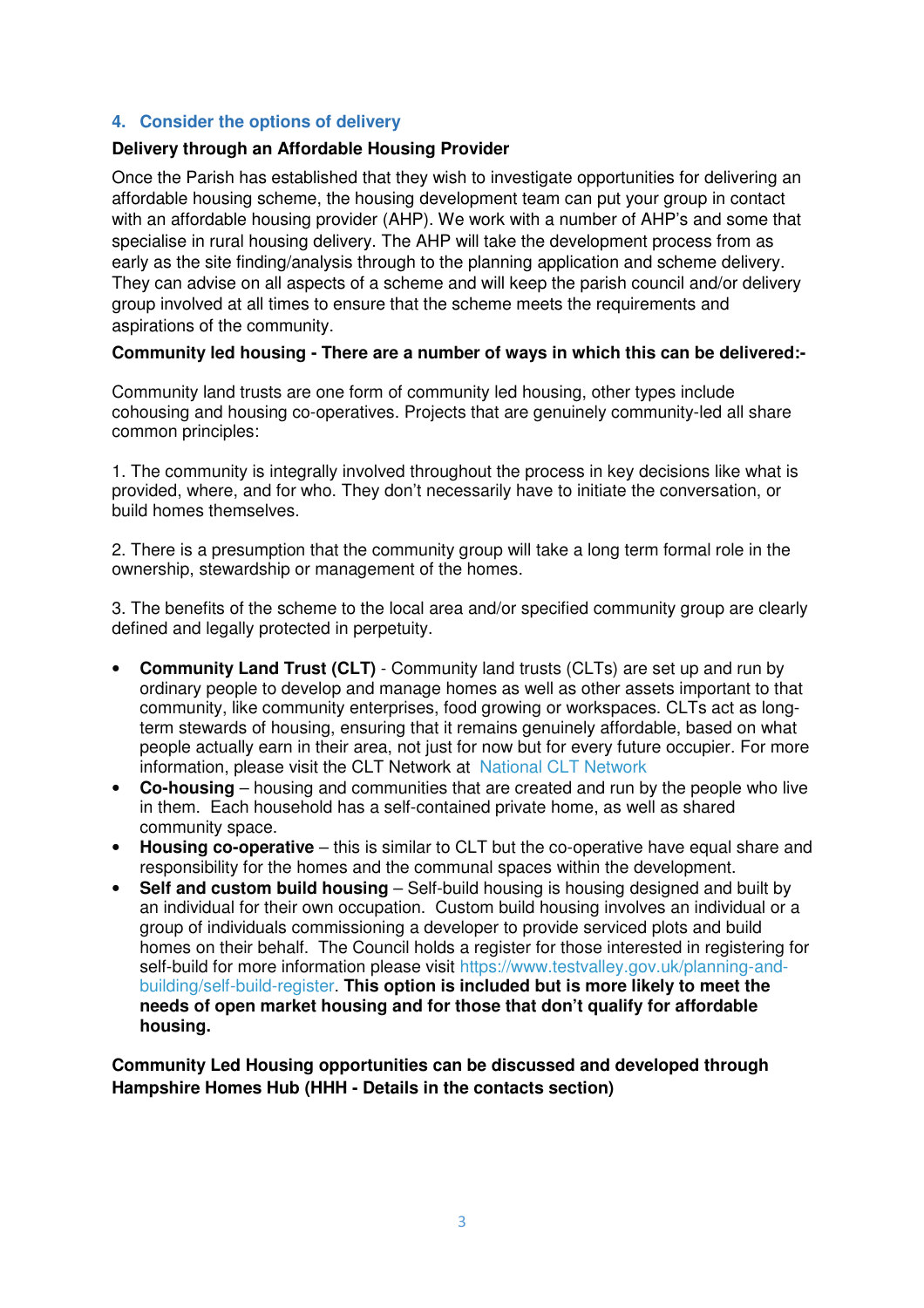## **5. Identify potential sites**

Find a site. This is probably the most critical stage of the affordable housing process. No site…no project.

Is the Parish Council aware of land in the parish that could be used as an Exception Site and might be available for a housing scheme? Consider all possibilities. Rural Exception Sites (RES) are small sites used for affordable housing in perpetuity where sites would not normally be used for housing. These sites seek to address the needs of the local community by accommodating households who are either current residents or have an existing family or employment connection. Further information can be found in the Affordable Housing SPD.

The housing development team will coordinate a site appraisal involving stakeholders (parish council, councillors, planning) and an AHP. (If the scheme is to be delivered through a CLT, Hampshire Homes Hub will coordinate the site appraisal process). There may be suitable land owned by Hampshire County Council or even the Parish Council, or it may be offered as a result of canvassing local landowners.

Land may be put forward by landowners or developers, or a site may have been offered to an AHP. The available sites will be assessed considering issues like: is the site suitable in terms of access, landscape setting, services etc and can it be purchased at a price appropriate for affordable housing on an exception site? A drop-in day may be appropriate to gain the views of the local community towards the site(s) if the landowner is happy for their site to be discussed in public.

#### **6. Work with the housing provider**

There are a number of Affordable Housing Providers (AHP's, also known as Housing Associations OR Registered Providers) that work in partnership with Test Valley Borough Council to deliver affordable housing in the Borough. However, rural housing delivery is often time intensive, costly and developments are often for a small number of homes. To this end some AHP's do not work on rural housing schemes. English Rural is a specialist rural housing provider and their development officers have considerable experience of developing affordable housing in rural villages.

The Parish Council and landowners may be approached by other AHP's and developers to provide affordable housing in the parish. The Parish Council should seek advice from the Borough Council officers.

It is important that the right type of housing is built in the parish. Certain factors need to be taken into account, such as household size, age, disposable income and special requirements of those people in housing need. Information from the Local Authority and Help to Buy Agent housing registers, local knowledge and survey information will inform the discussions with the AHP, architects and the planning and housing departments.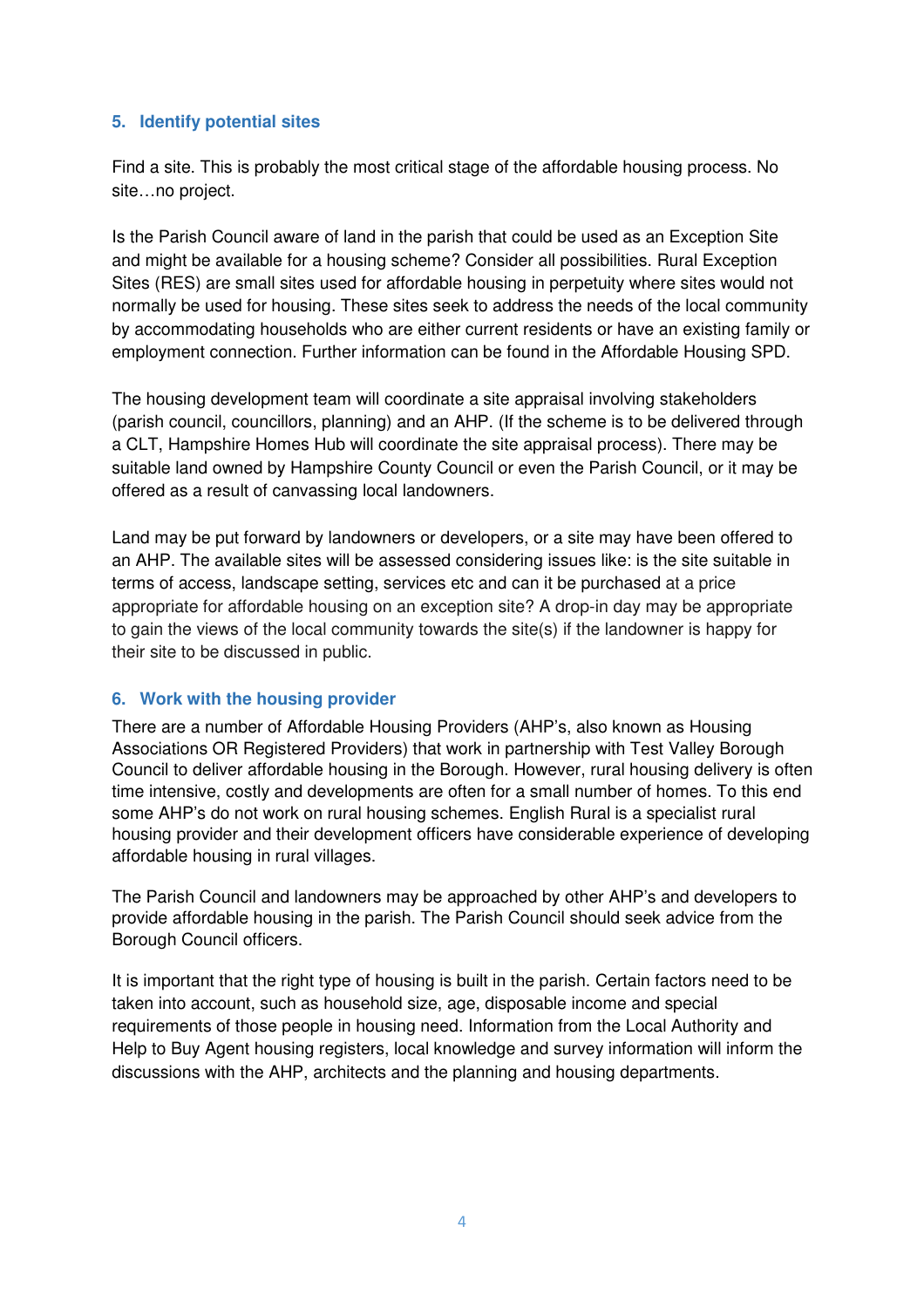# **7. Obtain Planning Permission**

The AHP will take the lead, but with the help of the housing development team to make sure you are consulted about the proposed houses and understand as fully as possible the planning and legal details of the scheme.

Be prepared to voice comments on the design of the scheme. If possible, involve the whole community at this stage, perhaps through a drop-in day. Invite comments on the design of the buildings. A legal agreement will be drawn up by the Council to ensure that the homes will remain affordable for local people 'in perpetuity'. This is called a Section 106 Agreement.

The Council officers should discuss the local connection criteria with the Parish Council, and consider the inclusion of neighbouring parishes in a cascade so that homes can be allocated to residents of neighbouring parishes if at any time there is no need from your own parish. These discussions will help inform the wording in the S106 agreement. A copy of the standard S106 terms and the local connection criteria is available from the council. Local connection is outlined as follows:

- Ordinarily resident in the village/parish
- Previously ordinarily resident in the village/parish prior to the date of allocation and has family who ordinarily reside there.
- Employment current or to take up permanent employment in village/parish
- To support or be supported by member of family ordinarily resident in the village/parish.

Applicants who do not meet any of the above criteria will not have a local village/parish connection.

# **8. Secure funding**

The AHP will apply for grant funding. This is normally obtained from Central Government through Homes England. The funding subsidises the housing costs to ensure they are affordable to the occupiers.

AHP's must compete with other AHPs across the South East Region for the funding allocations. There must be a suitable site and preferably planning permission for the site. Once the funding is allocated, the scheme must meet agreed deadlines. The Parish Council needs to be aware that funding is limited and to work with the AHP to meet the deadlines, or their scheme may be at risk of losing funding. However, there is still an element of flexibility.

# **9. Build the houses**

Enjoy watching the homes being built. Parishes feel great pride when they see their vision become a reality. Keep an eye on construction. The local community can have a role to ensure that there is not undue nuisance or inconvenience to local residents.

#### **10. Understand the nomination process**

This is one of the major concerns of parishes – that the homes built are used to house local people. Yet for obvious reasons, it is the one area where the Parish Council is likely to be in